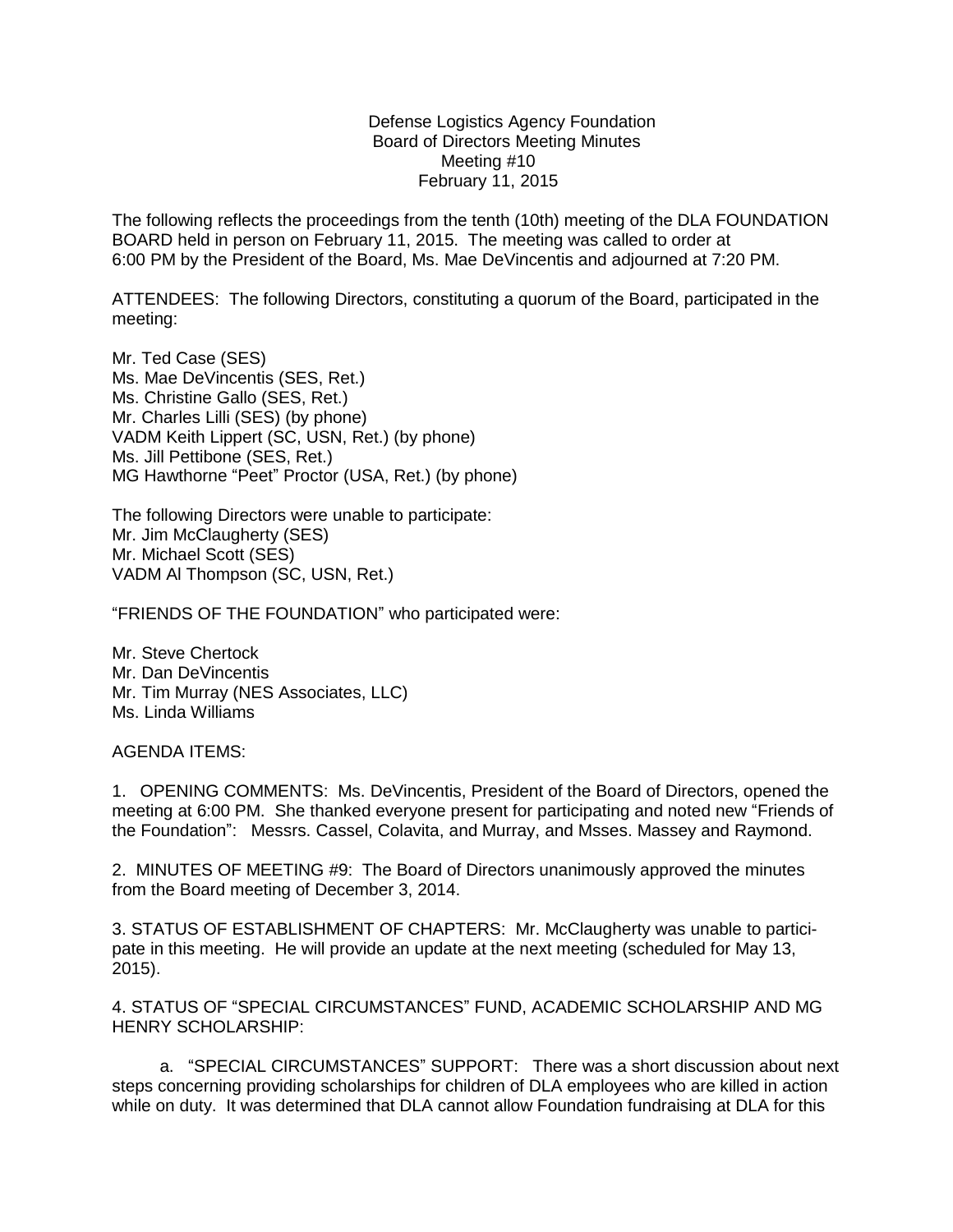purpose and the policy should be amended to reflect that fact. It was decided that the Board would review details of the proposed policy and then "vote" by email.

 ACTION ITEM: Ms. Pettibone will email the latest proposed policy on scholarships to the Board for review and voting.

 b. ACADEMIC 2015/2016 SCHOLARSHIP PROCESS STATUS: Ms. DeVincentis started the conversation and asked Mr. Lilli if there was any possibility of awarding more than the 12 scholarships awarded for the 2014/2015 academic year. Mr. Lilli stated that up to \$24,000 could be awarded. The Board of Directors debated whether to award fewer but larger scholarships versus awarding additional but smaller scholarships. The Board decided that 16 scholarships at \$1,500 each would be awarded for the 2015/2016 academic year. The Board decided also that the open season would commence on February 19, 2015 and would close at midnight March 31, 2015. The applications are to be filed electronically via the AWARDSPRING link.

## ACTION ITEMS:

 1. Ms. Williams will alert those "Friends of the Foundation" who have volunteered to review the scholarship applications;

 2. Ms. Pettibone will provide to Ms. Gallo/Mr. Ide a proposed press release to announce the scholarship open season.

 3. Ms. Gallo will consult with Mr. Ide about appropriate ways to publicize the open season.

 4. Ms. Gallo will send the finalized press release to the Military Logistics Forum magazine to see if their publishing schedule could include the announcement of the scholarship open season.

 5. Ms. Pettibone will schedule a smaller conference call to discuss various press release topics. Participants at a minimum will include Msses. Pettibone, DeVincentis, Williams, and Gallo, and Mr. Ide.

 6. All Board members are to send the finalized press release to their respective informal networks.

 7. Ms. Pettibone will provide to Mr. Murray the policy covering the scholarship programs, along with a list of the "Frequently Asked Questions" and answers.

 c. MG HENRY SCHOLARSHIP: MG Proctor stated that there was a modification which MG Henry had requested be added to the description of the annual MG Henry scholarship award.

 ACTION ITEM: Ms. Pettibone will review the newly-proposed wording and will email it to the Board members.

5. FUNDRAISING COMMITTEE: MG Proctor stated that the next wine-tasting fund-raiser will be held on June 13, 2015 at the Laurel Hills Golf Club, Lorton, Virginia. There will be a silent auction. MG Proctor also reported that the 3rd annual golf fund-raising outing will occur on September 25, 2015 at the Fort Belvoir Golf Course.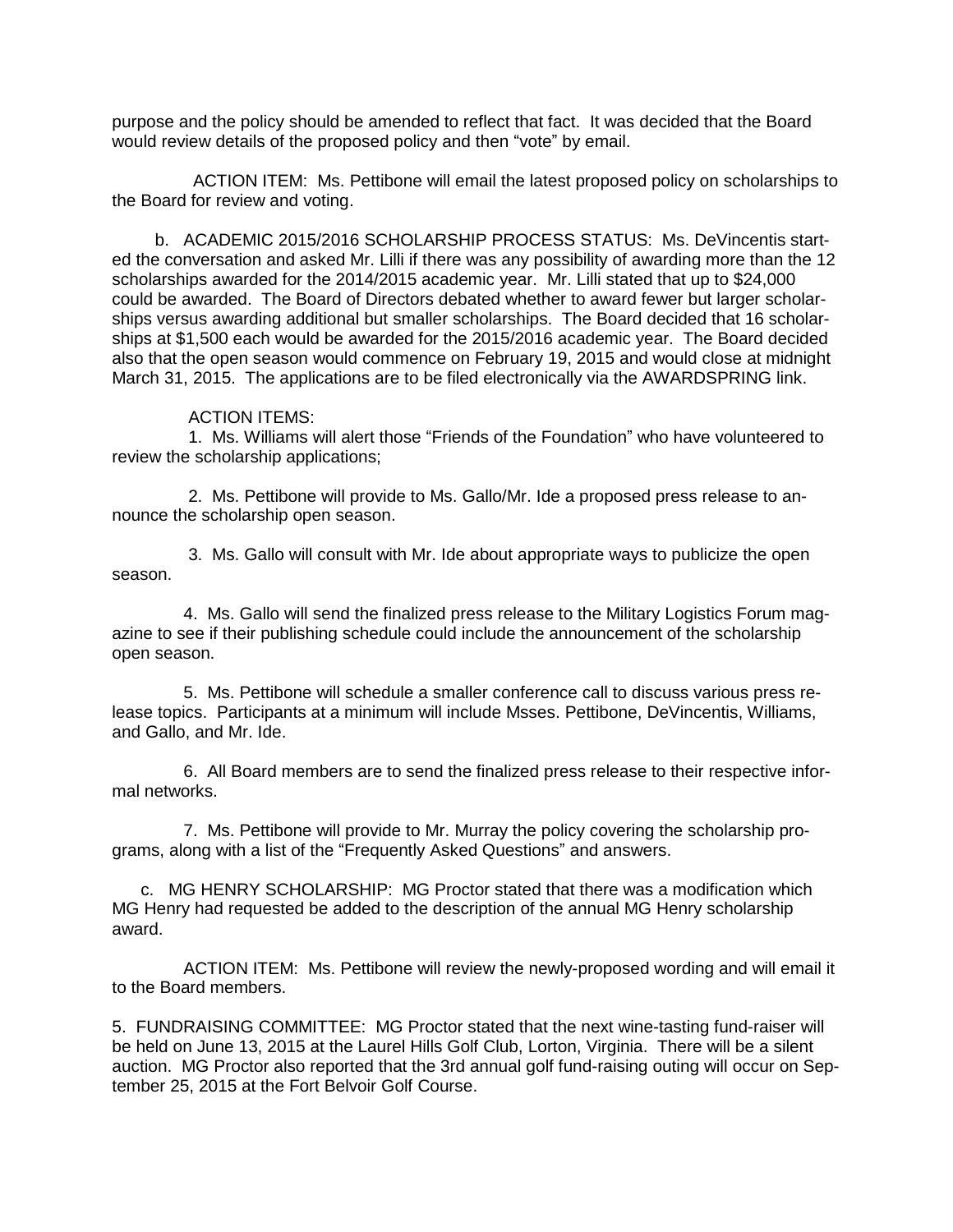## 6. FINANCE AND BUDGET COMMITTEE:

 a. COMBINED FEDERAL CAMPAIGN: Mr. Lilli stated that the Finance Committee and documents need to be audited if the application to be included in the Combined Federal Campaign (CFC) is to be reviewed. Mr. Lilli indicated that offering spread sheets may be insufficient for CFC purposes. Ms. DeVincentis indicated that there are three different "levels" of CFC participation:

 1. LOCAL: This requires using a physical address and phone number. Mr. Murray, NES Associates, LLC, offered to use his address and phone number to fulfill this CFC requirement;

 2. NATIONAL: This level requires that scholarships have been awarded in at least 15 different states;

 3. INTERNATIONAL: This requires some presence overseas and some activity overseas. The steps for this designation are more complicated than the other two designations.

## ACTION ITEMS:

 1. Mr. Murray will determine what auditing requirements can be met through use of QUICKBOOKS or a website and will report back to Mr. Lilli.

2. Mr. Lilli will oversee the writing of the finance procedures.

 3. Mr. Lilli will use Mr. Murray's NES Associates LLC address on the CFC-related application.

 4. Ms. DeVincentis will continue to use the Post Office Box 144 address for the time being for all DLA Foundation efforts. The Communications Committee will continue to use the PO Box address until directed otherwise by Ms. DeVincentis.

 b. OVERALL STATUS OF DLA FOUNDATION FUNDS: Mr. Lilli stated that the Foundation had approximately \$35,000.00 in assets before the awarding of the 2015/2016 scholarships…Mr.Lilli indicated that the same CPA who did last year's taxes would be engaged to do this year's.

7. COMMUNICATIONS COMMITTEE:

 a. THANK YOU LETTERS: Ms. Gallo stated that 29 letters of appreciation had been mailed to contributors to both the wine-tasting and golfing events. Ms. Gallo stated that the biggest problem encountered by the Communications Committee was obtaining addresses for the thank-you letters.

 b. RECOGNITION OF MR. IDE'S CONTRIBUTIONS: Ms.Gallo publicly thanked Mr. Ide for his invaluable and rapid contribution to the overall mission of publicizing the DLA Foundation. Ms. Gallo recognized Mr. Ide's recommendation to minimize the need to do various annual editions of the DLA Foundation flyers by not including specific dates of events.

8. WEBSITE SUPPORT: Mr. Case stated that he and Ms. DeVIncentis had met with Mr. Tim Murray of NES Associates, LLC and that already many items from the previous website had been deleted and moved to the new website. Mr. Case indicated that a stress test would soon be conducted. Mr. Murray noted that there is a difference between a content management system and a static system. He stated that he had given a demonstration of the new content management program. Mr. Murray explained how the link to the golf fund-raising event would work